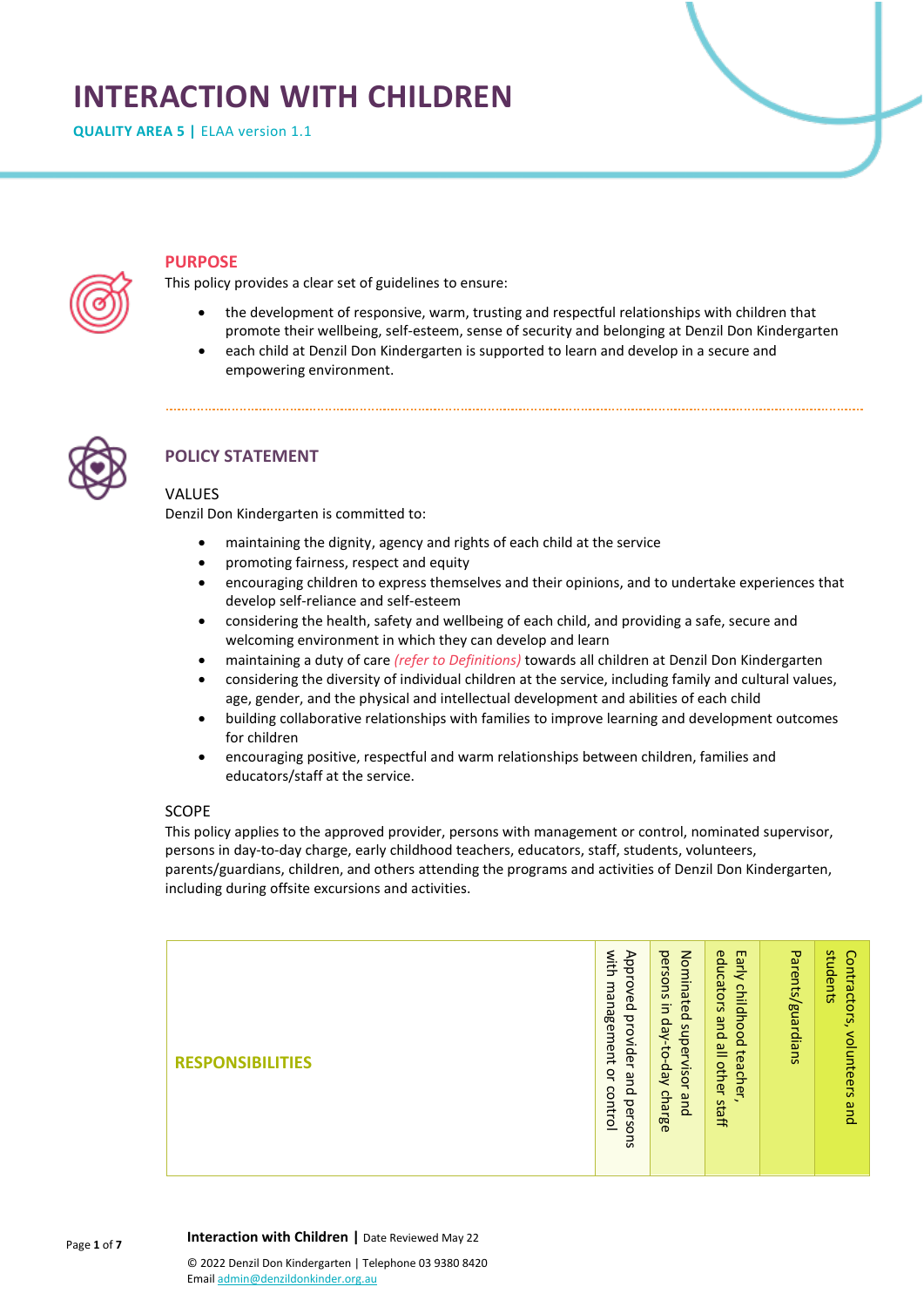| R indicates legislation requirement, and should not be deleted                                                                                                                                                                                                                                                                                                                                                                                                                                                                                                                        |    |              |           |           |   |
|---------------------------------------------------------------------------------------------------------------------------------------------------------------------------------------------------------------------------------------------------------------------------------------------------------------------------------------------------------------------------------------------------------------------------------------------------------------------------------------------------------------------------------------------------------------------------------------|----|--------------|-----------|-----------|---|
| Developing and implementing the Interactions with Children<br>Policy in consultation with stakeholders, and ensuring that it<br>reflects the philosophy, beliefs and values of the service                                                                                                                                                                                                                                                                                                                                                                                            | R  | $\sqrt{ }$   | $\sqrt{}$ | $\sqrt{}$ | √ |
| Ensuring all stakeholders are provided with a copy of the<br>Interactions with Children Policy and comply with its<br>requirements                                                                                                                                                                                                                                                                                                                                                                                                                                                    | R  | $\sqrt{ }$   | $\sqrt{}$ | $\sqrt{}$ |   |
| Ensuring all staff are aware of the service's expectations<br>regarding positive, respectful and appropriate behaviour,<br>acceptable responses and warm, trusting and reciprocal<br>interactions when working with children and families (refer to<br>Code of Conduct Policy)                                                                                                                                                                                                                                                                                                        | R  | $\sqrt{ }$   |           |           |   |
| Ensuring children are adequately supervised (refer to Definitions)<br>and that the educator-to-child ratio is always maintained (refer<br>to Supervision of Children Policy)                                                                                                                                                                                                                                                                                                                                                                                                          | R  | $\sqrt{ }$   | $\sqrt{}$ |           |   |
| Ensuring the environment at the service is safe, secure, free from<br>any hazards (National Law: Section 167) (refer to Child Safe<br>Environment Policy, Occupational Health and Safety Policy and<br>Supervision of Children Policy) and promotes the active<br>participation of every child                                                                                                                                                                                                                                                                                        | R  | $\mathsf{R}$ | $\sqrt{}$ |           |   |
| Ensuring the size and composition of groups is considered to<br>ensure all children are provided with the best opportunities for<br>quality interactions and relationships with each other and with<br>the educators (Regulation $156(2)$ ). Smaller group sizes are<br>considered optimal, to promote intentional teaching strategies<br>and responsive engagement opportunities.                                                                                                                                                                                                    | R  | $\sqrt{ }$   | $\sqrt{}$ |           |   |
| Developing and implementing educational programs that are<br>delivered guided by an approved learning framework (refer to<br>Definitions), are based on the developmental needs, interests<br>and experiences of each child, and take into account the<br>individual differences and strengths of each child (refer to<br><b>Inclusion and Equity Policy)</b>                                                                                                                                                                                                                         | R  | R            | $\sqrt{}$ |           |   |
| Ensuring the educational program contributes positively to the<br>children's sense of wellbeing and identity, and to be connected,<br>confident, involved and effective learners and communicators<br>(Regulation 73) (refer to Curriculum Development Policy)                                                                                                                                                                                                                                                                                                                        | R  | $\sqrt{}$    | $\sqrt{}$ |           |   |
| Ensuring that the service provides education and care to children<br>in a way that:<br>encourages children to express themselves and their<br>opinions<br>allows children to undertake experiences that develop<br>self-reliance and self-esteem<br>maintains the dignity and rights of each child at all times<br>offers positive guidance and encouragement towards<br>acceptable behaviour<br>tends to the cultural and family values, age, and physical<br>$\bullet$<br>and intellectual development and abilities of each child<br>being educated and cared for (Regulation 155) | R. | $\sqrt{ }$   | $\sqrt{}$ |           |   |
| Ensure that the service provides children with opportunities to<br>interact and develop positive relationships with each other, and<br>with the staff and volunteers at the service (Regulation 156(1))                                                                                                                                                                                                                                                                                                                                                                               | R  | $\sqrt{ }$   | $\sqrt{}$ |           |   |

# **Interaction with Children |** Date Reviewed May 22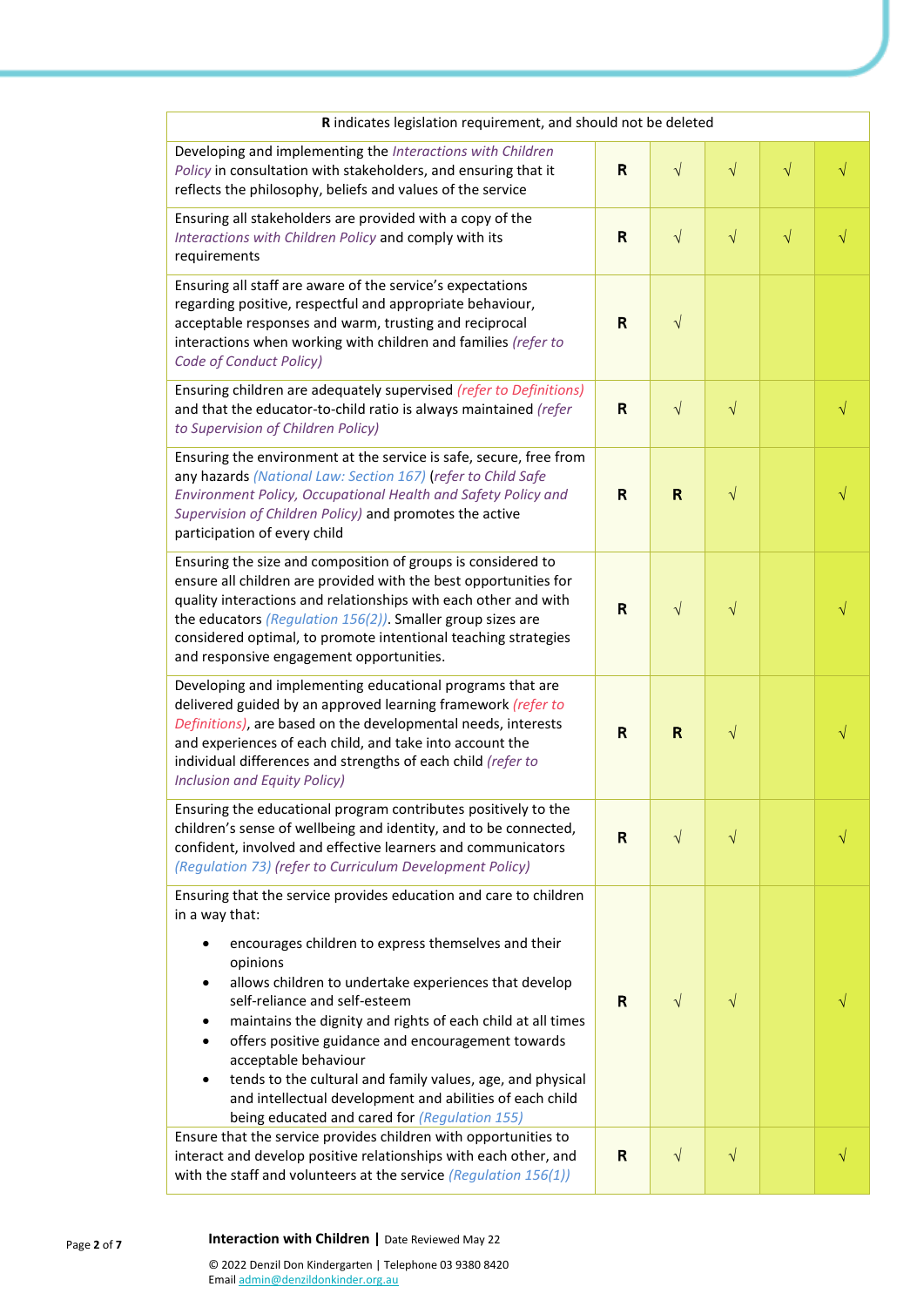| Recognising the importance of friendships and encouraging<br>support from peers, to help children and young people feel safe<br>and be connected                                                                                                                                                                                      | $\sqrt{}$    | $\sqrt{}$   | $\sqrt{}$    |           |  |
|---------------------------------------------------------------------------------------------------------------------------------------------------------------------------------------------------------------------------------------------------------------------------------------------------------------------------------------|--------------|-------------|--------------|-----------|--|
| Ensuring clear documentation of the assessment and evaluation<br>of each child's:                                                                                                                                                                                                                                                     |              |             |              |           |  |
| developmental needs, interests, experiences and<br>program participation<br>progress against the outcomes of the educational<br>program (Regulation 74) (refer to Curriculum<br><b>Development Policy)</b>                                                                                                                            | R            | $\sqrt{ }$  | $\sqrt{}$    |           |  |
| Ensuring procedures are in place for effective daily<br>communication with parents/guardians to share information<br>about children's learning, development, interactions, behaviour<br>and relationships                                                                                                                             | $\mathsf{R}$ | $\sqrt{ }$  | $\sqrt{}$    |           |  |
| Supporting ECT/educators/staff to access resources and gain<br>appropriate training, knowledge and skills for the<br>implementation of this policy, including promoting social,<br>emotional and mental health and wellbeing                                                                                                          | $\sqrt{}$    | $\sqrt{}$   |              |           |  |
| Ensuring that staff members at the service that work with<br>children are aware that it is an offence to subject a child to any<br>form of corporal punishment, or any discipline that is<br>unreasonable or excessive (National Law: Section 166)                                                                                    | $\mathsf{R}$ | R           | $\mathsf{R}$ | $\sqrt{}$ |  |
| Promoting collaborative relationships between children/families<br>and program support groups (if required) (refer to Definitions), to<br>improve the quality of children's education and care experiences                                                                                                                            | $\sqrt{}$    | $\sqrt{}$   | $\sqrt{}$    | $\sqrt{}$ |  |
| Ensuring notifications of serious incidents (refer to Definitions)<br>are made to the regulatory authority (DET) (refer to Definition)<br>through the NQA IT System (refer to Definitions) as soon as is<br>practicable but not later than 24 hours after the occurrence<br>(National Law: Section 174(2)(a), Regulations 176 (2)(a)) | $\mathsf{R}$ | $\sqrt{}$   |              |           |  |
| Notifying DET within 24 hours of becoming aware of a notifiable<br>complaint (refer to Definitions) or allegation regarding the safety,<br>health and/or welfare of a child at the service (National Law:<br>Section $174(2)(b)$ , Regulations $176(2)(a)$ )                                                                          | $\mathsf{R}$ | $\sqrt{}$   |              |           |  |
| Ensuring that where the service has been notified of a court<br>order prohibiting an adult from contacting an enrolled child,<br>such contact does not occur while the child is on the service<br>premises                                                                                                                            | $\mathsf{R}$ | $\mathsf R$ | $\sqrt{}$    |           |  |
| Ensuring all staff, volunteers and contractors use positive and<br>respectful strategies to assist children to manage their<br>behaviour, and respond appropriately to conflict and the<br>behaviour of others                                                                                                                        | R            | $\sqrt{ }$  | $\sqrt{}$    |           |  |
| Developing links with and referral pathways to services and/or<br>program support groups (refer to Definitions) to support children<br>experiencing social, emotional and behavioural difficulties and<br>their families                                                                                                              | $\sqrt{}$    | $\sqrt{}$   | $\sqrt{}$    |           |  |
| Ensuring that a behaviour guidance plan (refer to Definitions) is<br>developed for a child if educators are concerned that the child's<br>behaviour may put the child themselves, other children,<br>educators/staff and/or others at risk                                                                                            | $\sqrt{}$    | $\sqrt{}$   | $\sqrt{}$    | $\sqrt{}$ |  |

#### Page **3** of **7**

## **Interaction with Children |** Date Reviewed May 22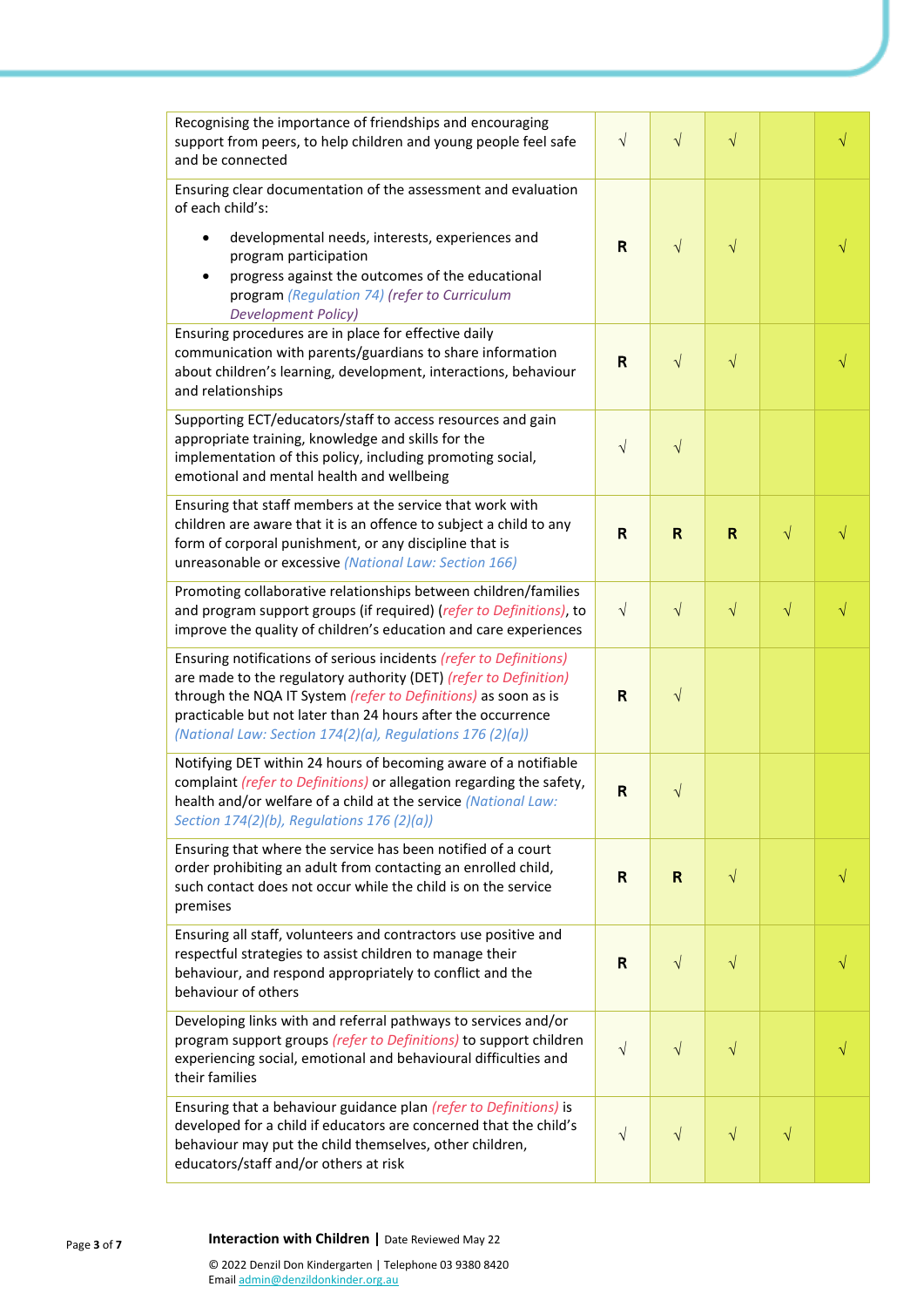| Ensuring that parents/guardians and program support groups<br>(refer to Definitions) (as appropriate) are consulted if an<br>individual behaviour guidance plan has not resolved the<br>challenging behaviour                                                                                                   | $\sqrt{}$    | $\sqrt{ }$ | $\sqrt{}$ | $\sqrt{}$ |           |
|-----------------------------------------------------------------------------------------------------------------------------------------------------------------------------------------------------------------------------------------------------------------------------------------------------------------|--------------|------------|-----------|-----------|-----------|
| Working collaboratively with educators/staff and program<br>support groups (refer to Definitions) to develop or review an<br>individual behaviour guidance plan for their child, where<br>appropriate.                                                                                                          | $\sqrt{}$    | $\sqrt{ }$ | $\sqrt{}$ | $\sqrt{}$ |           |
| Setting clear timelines for review and evaluation of the<br>behaviour guidance plan.                                                                                                                                                                                                                            | $\sqrt{}$    | $\sqrt{}$  | $\sqrt{}$ |           |           |
| Providing information, ideas and practical strategies to families,<br>educators and staff regularly to promote and support health and<br>wellbeing in the service and at home                                                                                                                                   | $\sqrt{}$    | $\sqrt{ }$ | $\sqrt{}$ |           |           |
| Consulting with, and seeking advice from, DET if a suitable and<br>mutually agreeable behaviour guidance plan cannot be<br>developed                                                                                                                                                                            | $\mathsf{R}$ | $\sqrt{ }$ | $\sqrt{}$ |           |           |
| Investigating the availability of extra assistance, such as<br>Kindergarten Inclusion Support (refer to Definitions) or training,<br>by contacting the regional Preschool Field Officer (refer to<br>Definitions), specialist children's services officers from DET or<br>other agencies working with the child | $\mathsf{R}$ | $\sqrt{}$  | $\sqrt{}$ |           |           |
| Ensuring that additional resources are sourced, if required, to<br>implement a behaviour guidance plan                                                                                                                                                                                                          | R            | $\sqrt{ }$ |           |           |           |
| Ensuring that educators/staff at the service are provided with<br>appropriate training to guide the actions and their responses to a<br>child/children with challenging behaviour.                                                                                                                              | $\sqrt{ }$   | $\sqrt{}$  |           |           |           |
| Informing educators/staff of concerns, events or incidents that<br>may impact their child's behaviour at the service (e.g. moving<br>house, relationship issues, a new sibling)                                                                                                                                 |              |            |           | $\sqrt{}$ |           |
| Maintaining confidentiality (refer to Privacy and Confidentiality<br>Policy)                                                                                                                                                                                                                                    | R            | $\sqrt{ }$ | $\sqrt{}$ | $\sqrt{}$ | $\sqrt{}$ |



# **BACKGROUND AND LEGISLATION**

#### BACKGROUND

The United Nations Convention on the Rights of the Child is founded on respect for the dignity and worth of each individual, regardless of race, colour, gender, language, religion, opinions, wealth, birth status or ability. When children experience nurturing and respectful reciprocal relationships with educators, they develop an understanding of themselves as competent, capable and respected. Relationships are the foundation for the construction of identity, and help shape children's thinking about who they are, how they belong and what influences them [Early Years Learning Framework, p. 20; Framework for School Age Care, p. 19]

'Constructive everyday interactions and shared learning opportunities form the basis of equitable, respectful and reciprocal relationships between educators and children. Educators who are actively engaged in children's learning and share decision-making with them, use their everyday interactions during play, routines and ongoing projects to stimulate children's thinking and enrich their learning. These relationships provide a solid foundation from which to guide and support children as they develop the self-confidence and skills to manage their behaviour, make decisions and relate positively and effectively to others.' *(Guide to National Quality Framework – refer to Sources)*

**Interaction with Children** | Date Reviewed May 22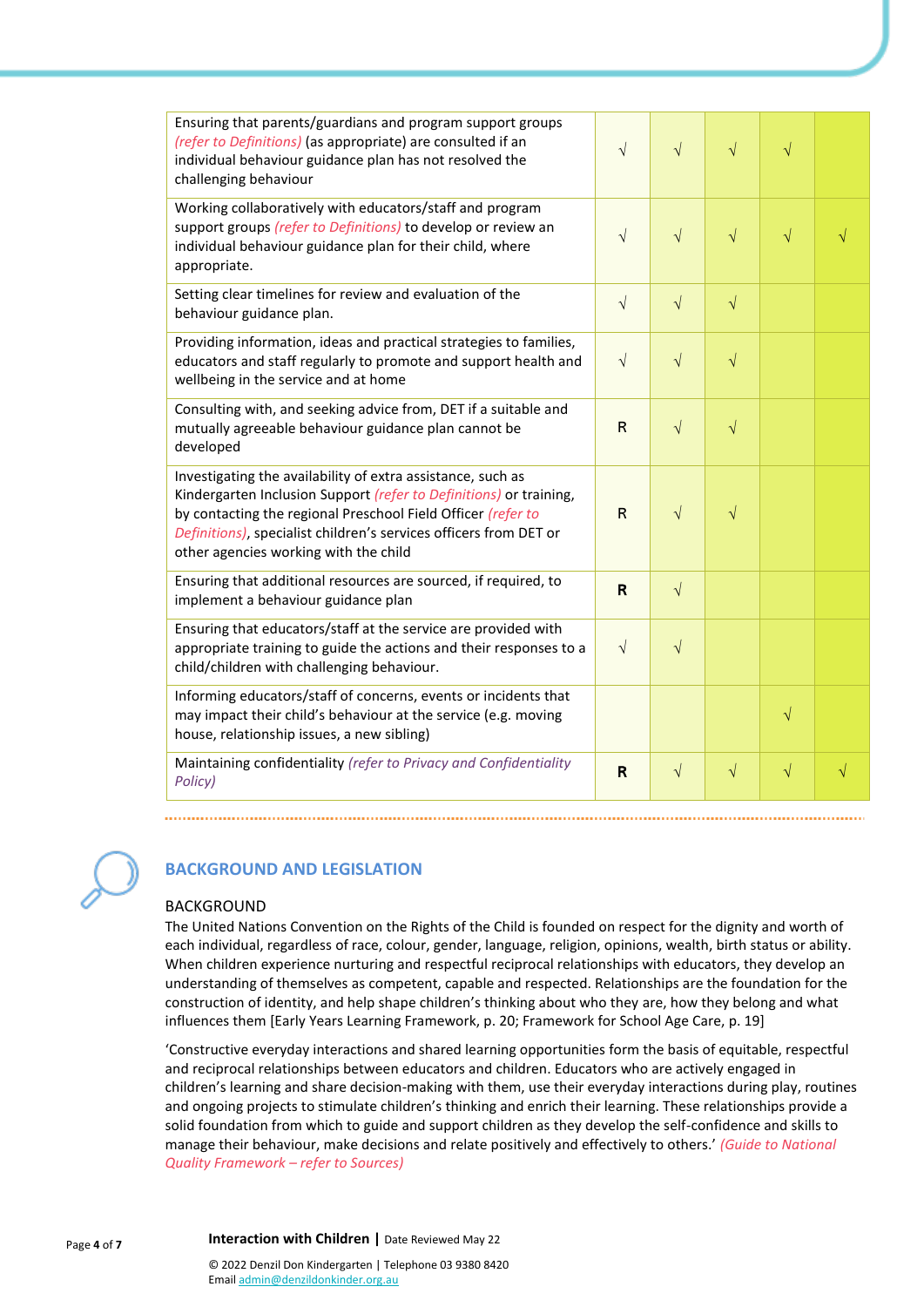*Child Safe Standard 3* requires services to have strategies to empower children about their rights, ensure children can participate in decisions affecting them and are taken seriously. When children feel respected and valued, they are much more likely to speak up about issues of safety and wellbeing. Enabling and promoting empowerment and the participation of children within a service has multiple benefits in addition to enhancing the safety of children, including demonstrating a commitment to upholding the rights of children, checking that what the service is doing is what children want and building the communication and leadership skills of children.

In developing an *Interactions with Children Policy*, early childhood education and care services must review and reflect on the philosophy, beliefs and values of the service, particularly with regard to the relationships with children. The development of this policy should also be informed by the service's *Code of Conduct Policy*.

#### LEGISLATION AND STANDARDS

Relevant legislation and standards include but are not limited to:

- Charter of Human Rights and Responsibilities Act 2006 (Vic)
- Children, Youth and Families Act 2005 (Vic)
- Child Wellbeing and Safety Act 2005 (Vic)
- Child Wellbeing and Safety Amendment (Child Safe Standards) Act 2015 (Vic)
- Disability Discrimination Act 1992 (Cth)
- Education and Care Services National Law Act 2010
- Education and Care Services National Regulations 2011
- Equal Opportunity Act 2010 (Vic)
- National Quality Standard, Quality Area 5: Relationships with Children

#### The most current amendments to listed legislation can be found at:

- Victorian Legislation Victorian Law Today: [www.legislation.vic.gov.au](http://www.legislation.vic.gov.au/)
- Commonwealth Legislation Federal Register of Legislation: [www.legislation.gov.au](http://www.legislation.gov.au/)



# **DEFINITIONS**

The terms defined in this section relate specifically to this policy. For regularly used terms e.g. Approved Provider, Nominated Supervisor, Notifiable complaints, Serious incidents, Duty of care, etc. refer to the Definitions file on the kindergarten website.

**Adequate supervision:** specifies that all children (individuals and groups) in all areas of the service, are in sight and/or hearing of an educator at all times, including during toileting, rest and transition. Services are required to comply with the legislative requirements for educator-to-child ratios at all times. Supervision contributes to protecting children from hazards that may emerge in play, including hazards created by the equipment used.

Adequate supervision refers to constant, active and diligent supervision of every child at the service. Adequate supervision requires that educators are always in a position to observe each child, respond to individual needs and immediately intervene if necessary. Variables affecting supervision levels include:

- number, age and abilities of children
- number and positioning of educators
- current activity of each child
- areas in which the children are engaged in an activity (visibility and accessibility)
- developmental profile of each child and of the group of children
- experience, knowledge and skill of each educator
- need for educators to move between areas (effective communication strategies).

Page **5** of **7 Interaction with Children** | Date Reviewed May 22

© 2022 Denzil Don Kindergarten | Telephone 03 9380 8420 Emai[l admin@denzildonkinder.org.au](mailto:admin@denzildonkinder.org.au)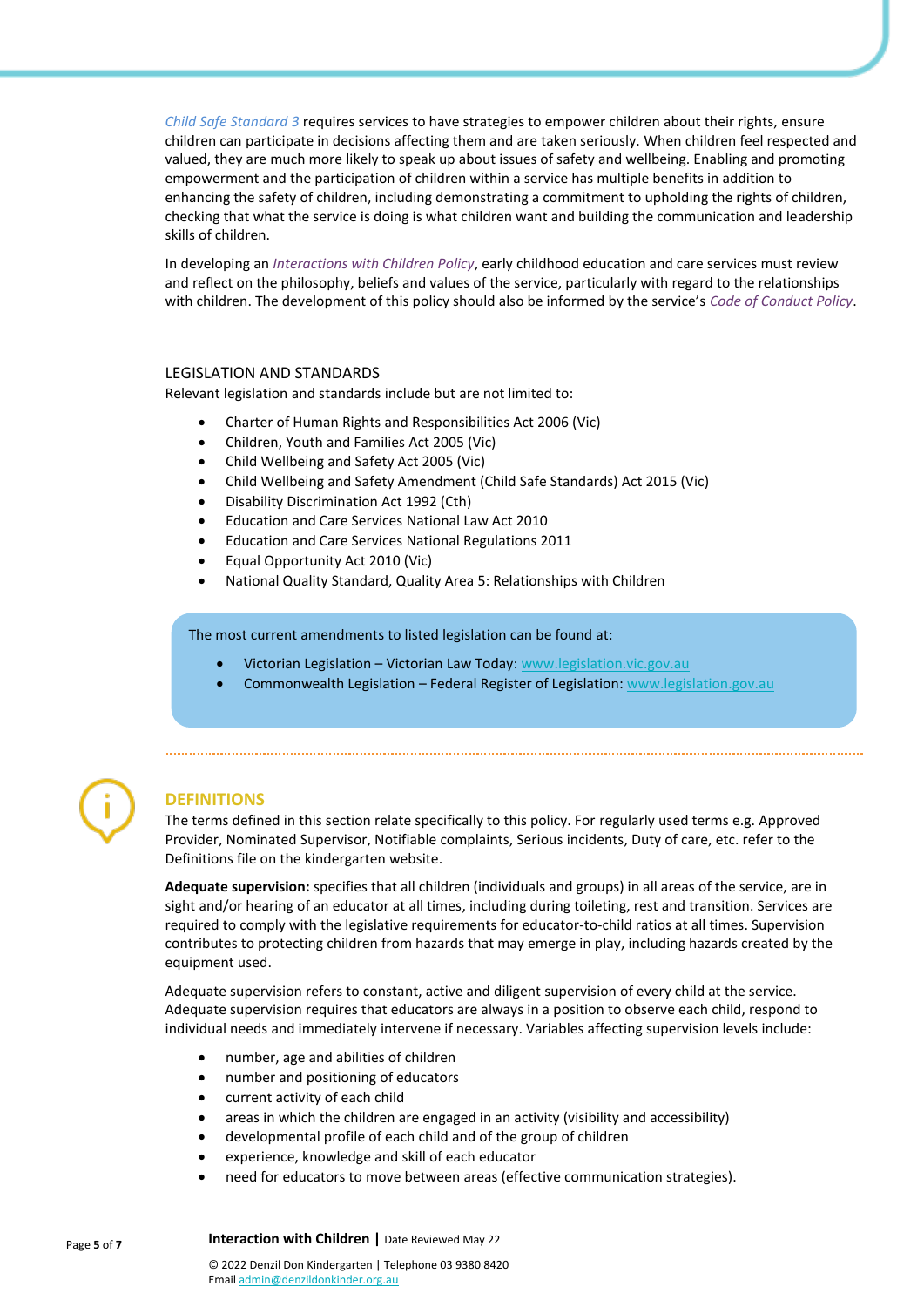**Behaviour guidance:** a means of assisting children positively and effectively to help children gain understanding and learn skills that will help them learn to manage their own behaviour.

**Behaviour guidance plan:** a plan that documents strategies to assist an educator in guiding a child with diagnosed behavioural difficulties or challenging behaviours to self-manage their behaviour. The plan is developed in consultation with the nominated supervisor, early childhood teachers, educators, parents/guardians and families, and other professional support agencies as applicable.

**Challenging behaviour:** behaviour that can be described as:

- infringes on the rights of others
- disrupts others or causes disputes between children
- causes harm or risk to the child, other children, adults or living things
- is destructive to the environment and/or equipment
- inhibits the child's learning and relationship with others
- a child presenting as shy, withdrawn or excessively passive in a way that is inhibiting their learning and/or development
- is inappropriate relative to the child's developmental age and background.

**Inclusion Support Program (ISP):** a key component of the Government's Child Care Safety Net. The program provides support for eligible mainstream Early Childhood Education and Care services to build their capacity and capability to include children with additional needs, alongside their typically developing peers, so all children have genuine opportunities to access, participate and achieve positive learning outcomes. For more information visit[: www.dese.gov.au](https://www.dese.gov.au/)

**Kindergarten Inclusion Support Program (KIS):** supports funded kindergartens to plan and implement a program that is responsive to the individual abilities, interests and needs of children with a disability, developmental delay or complex medical needs.Long Day Care services can apply for the KIS program for their Victorian Government-funded kindergarten programs.

**Program Support Groups (PSG):** brings together key people to support the inclusion of children with disability or developmental delay, or complex medical needs, from the time of enrolment at kindergarten until they move to school. The group may include:

- the early childhood teacher
- the child's parent/carer(s)
- early childhood intervention professionals
- a preschool field officer
- medical practitioners, therapists or other allied health professionals
- a support person if the child's parent/carer(s) chooses to use one.

**Mental health:** (in early childhood) is a child's ability to 'experience, regulate and express emotions; form close and secure interpersonal relationships; and explore the environment and learn – all in the context of family, community and cultural expectations for young children. Infant mental health is synonymous with healthy social and emotional development. https://beyou.edu.au/

**Preschool Field Officer (PSFO) Program:** an external person that may be engaged to support the access and participation of children with additional needs in the kindergarten program. For more information visit: [www.education.vic.gov.au](http://www.education.vic.gov.au/)



# **SOURCES AND RELATED POLICIES**

#### **SOURCES**

- Belonging, Being & Becoming The Early Years Learning Framework for Australia: [www.acecqa.gov.au](http://www.acecqa.gov.au/)
- Child Safe Standards[: www.ccyp.vic.gov.au](https://ccyp.vic.gov.au/)
- Early Childhood Australia Code of Ethics: [www.earlychildhoodaustralia.org.au](http://www.earlychildhoodaustralia.org.au/)
- Guide to the National Quality Framework, ACECQA: [www.acecqa.gov.au](http://www.acecqa.gov.au/)

**Interaction with Children** | Date Reviewed May 22

© 2022 Denzil Don Kindergarten | Telephone 03 9380 8420 Emai[l admin@denzildonkinder.org.au](mailto:admin@denzildonkinder.org.au)